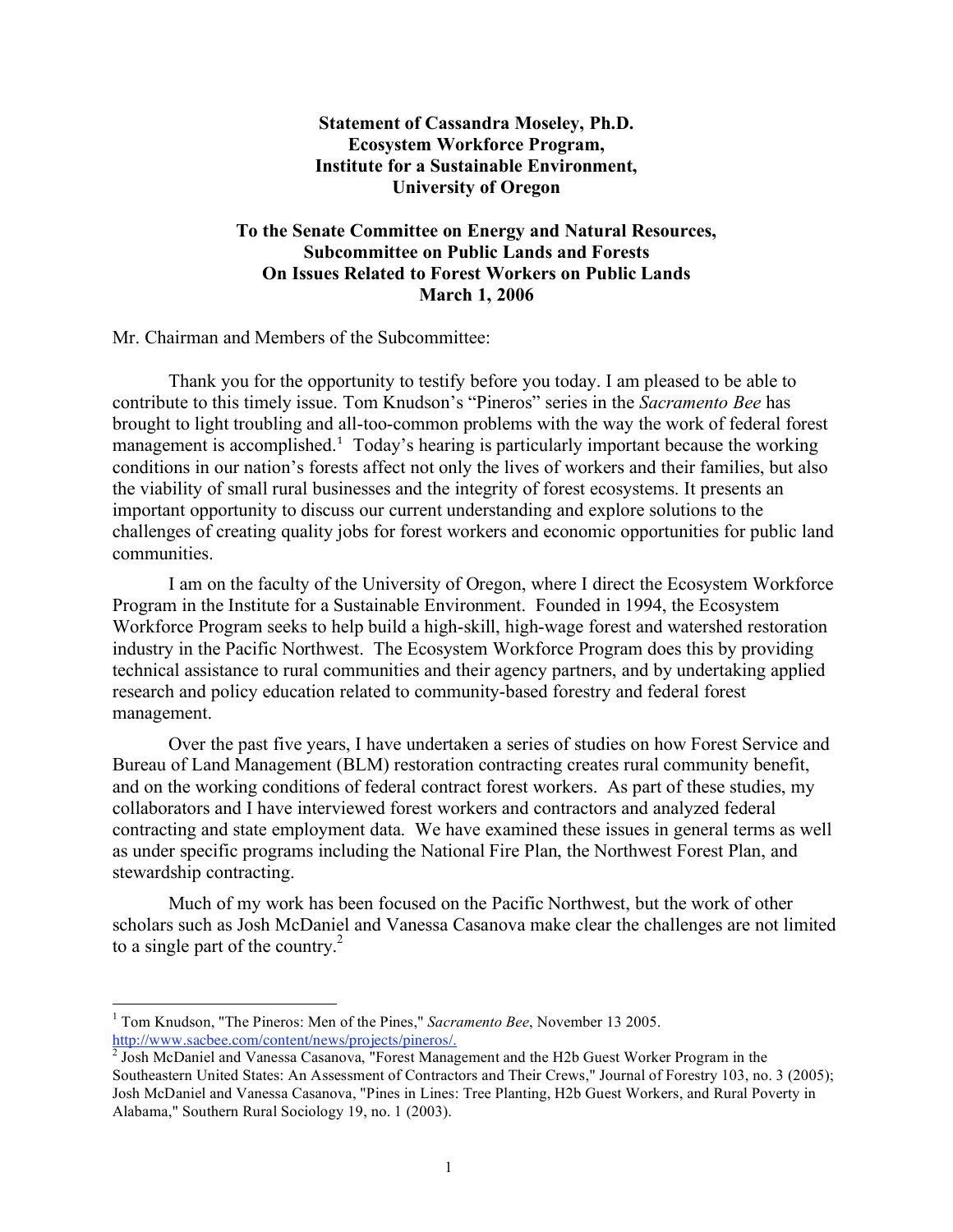## **A Forest Restoration Workforce**

Our nation's forests and watersheds have significant restoration and maintenance needs, including decaying forest roads, degraded stream and forest habitat, and overstocked stands in need of thinning to reduce wildfire risk and restore fire-adapted ecosystems. These needs present an opportunity to create high-skill, high quality jobs to benefit rural communities, small businesses, and forest workers. For over a decade, community forestry advocates and their federal agency partners have sought to combine the ecological need for high quality restoration with the economic need for high quality jobs to contribute to the well-being of public land communities. The hope has been that communities could replace lost logging and milling jobs with jobs restoring national forests and other public lands.

The notion of creating community benefit through federal forest management dates back to the founding of the Forest Service. It can be found in Gifford Pinchot's writings as well as in 20<sup>th</sup> century legislation including the New Deal, the Sustained Yield Management Act of 1944, and the National Forest Management Act of 1976. Several times since 2000, Congress has encouraged the Forest Service to create community benefit through forest restoration as part of the National Fire Plan, Secure Rural Schools and Communities Self-Determination Act, and through stewardship contracting authorities. In addition, Congress has enacted numerous labor laws, including the Service Contact Act, Contract Work Hours and Safety Standards Act, and the Migrant and Seasonal Agricultural Workers Protection Act, which were designed to create quality jobs for federal contract workers.

## **Contract Forest Work and Workers**

Forest restoration work involves a wide variety of tasks, from maintaining forest roads, restoring streams to create fish habitat, and collecting native grass seed, to planting trees after logging or wildfires, and thinning overstocked stands to improve habitat and reduce fire hazard. The primary way that restoration work is performed on national forest and other federal forest lands is through service contracts and, increasingly, stewardship contracts. The federal government awards restoration contracts to businesses that, in turn, hire workers to undertake restoration and maintenance activities.

Labor-intensive forest workers—those who plant trees, thin overstocked stands, pile brush, and fight fires—come from a variety of ethnic backgrounds. Typically, they are Hispanic and white and, to a lesser extent, Native American and African American. Although the *Sacremento Bee* "Pineros" series focused primarily on H2-B workers, forest workers can be U.S. citizens, non-citizens with resident alien papers, H2-B guest workers, and those without permission to work. In the Southeastern U.S., contractors seem to make more use of H2-B workers, whereas contractors in the Pacific Northwest appear to rely more heavily on undocumented workers.

# **Challenges of Creating Rural Community Benefit**

Despite the direction to create rural community benefit and to protect workers from exploitation, the Forest Service and other federal land management agencies have had difficulty systematically creating rural community benefit with their procurement contracting program. The main way that the agencies create community benefit in public lands communities is when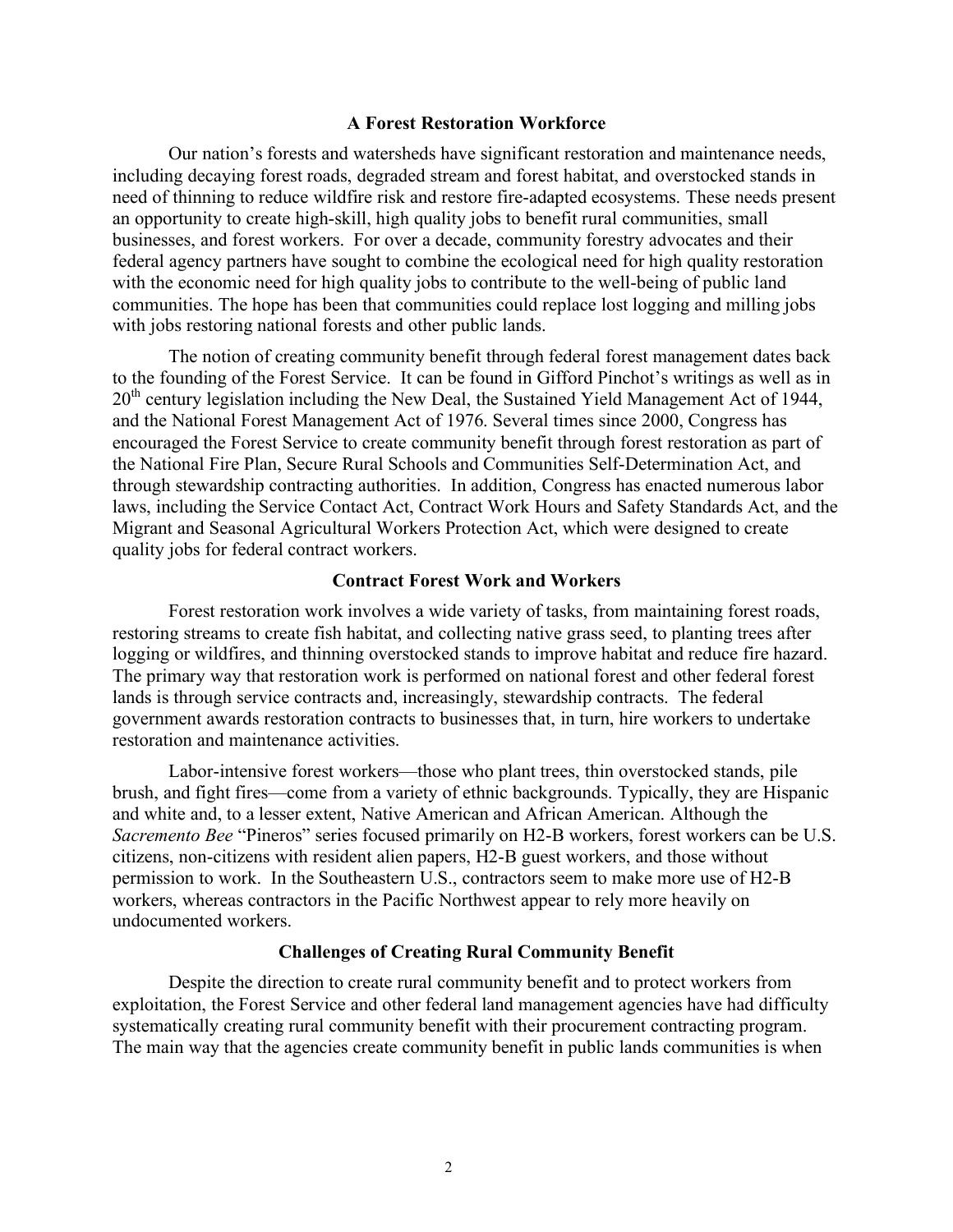they award contracts to local firms (as opposed to distant firms hiring local workers). <sup>3</sup> In the Pacific Northwest, the Forest Service and BLM frequently award equipment intensive contracts such as forest road maintenance and stream restoration to local businesses. But contracts that involve labor-intensive activities such as thinning, tree planting, and brush piling tend to be awarded to urban-based businesses that have access to large pools of low-cost labor and are able to travel long distances inexpensively. <sup>4</sup> The authority to consider local benefit as part of best value (such as with the National Fire Plan) can have some positive impact, but it is unclear how frequently it is used.<sup>5</sup> In addition, partnerships between local non-profit organizations and the BLM and Forest Service can be used to create local benefit from restoration work using grants and agreements authorities.<sup>6</sup>

## **Poor Working Conditions for Forest Workers**

As recent news articles and academic research make clear, many forest workers, especially those that perform labor-intensive activities such as firefighting, tree planting, and thinning, face dangerous working conditions, irregular employment, low wages, exploitation, and inadequate training. Guest workers and undocumented workers are most vulnerable to exploitation, but studies also suggest that citizens and resident aliens can also suffer from labor law violations and poor job quality.

For example, in 2003, the median wage among forestry services workers in Oregon was \$11.97 per hour, but half of workers earned less than \$4,355 all year.<sup>7</sup> More than 85% of workers earned less than the federal poverty level for a family of four (see figure 1).<sup>8</sup> Wages that workers actually receive may well be less, particularly for undocumented workers, because workers are sometimes hired through "subcontractors" who recruit workers on behalf of contractors. These "subcontractors" may take part of workers wages (\$1.00-\$4.00 per hour) in exchange for continued employment. Our studies suggest that these workers are also paid for 8 hours of work per day even if they work more. Travel time is rarely paid except when firefighting.

Labor-intensive forest work is also quite seasonal and erratic (figure 2). The average worker was employed the equivalent of three months a year, compared to six months for loggers. But, this is not simply the work of college students with summer jobs. Most are Hispanic immigrants and half of forestry service workers in Oregon also work outside of forestry. They are commonly employed by temporary agencies, restaurants, and in agriculture, and typically earn even less than they do when working in the woods.

<sup>&</sup>lt;sup>3</sup> Steverson Moffett et al., "Assessing Community Benefits from Land Management Activities on National Forests," (Washington, D.C.: Pinchot Institute for Conservation, forthcoming). <sup>4</sup> Cassandra Moseley and Stacey Shankle, "Who Gets the Work? National Forest Contracting in the Pacific

Northwest," *Journal of Forestry* 99, no. 9 (2001). Cassandra Moseley, "Procurement Contracting in the Affected Counties of the Northwest Forest Plan: Twelve Years of Change," (Portland, OR: USDA Forest Pacific Northwest Research Station, 2005).<br><sup>5</sup> Cassandra Moseley and Nancy Toth, "Fire Hazard Reduction and Economic Opportunity: How Are the Benefits of

the National Fire Plan Distributed?," *Society and Natural Resources* 17, no. 8 (2004).<br><sup>6</sup> Mark Baker, "Socioeconomic Characteristics of the Natural Resources Restoration System in Humboldt County: A

Partial View," (Taylersville, CA: Forest Community Research, 2004).<br>
<sup>7</sup> By contrast, the median wage for loggers was \$17,810 in 2003.<br>
<sup>8</sup> In 2003, the federal poverty rate for a family of four that included two children

Workforce Program, Working Paper # 10, *Job Quality in Logging and Forestry Services in Oregon,* forthcoming.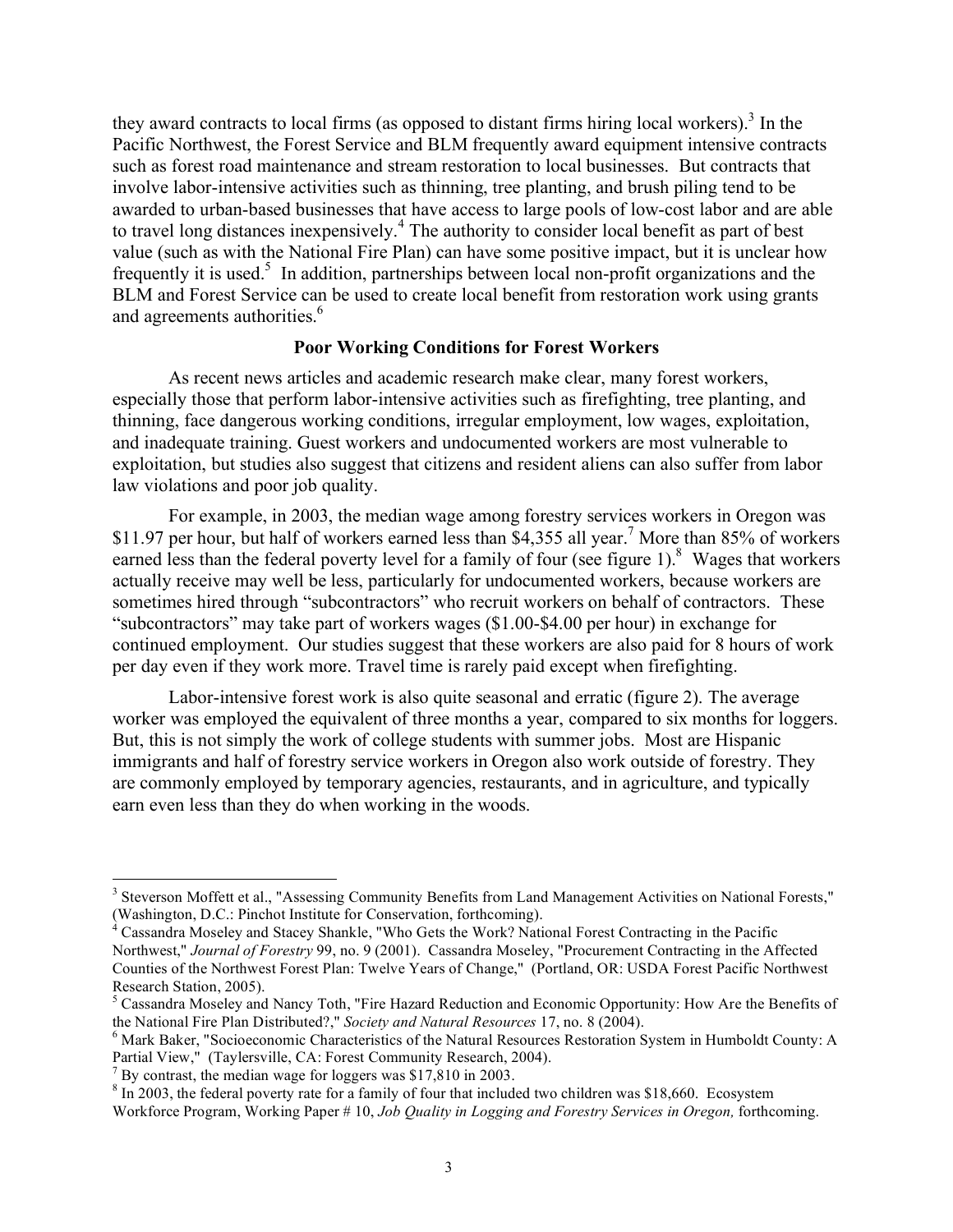Although official accident rates are lower for forest workers than for loggers, our studies also revealed that many workers felt that they could not report on-the-job injuries for fear of being fired. In addition, we heard frequent reports of crew bosses who push their employees to work very quickly and require that they work without stopping for breaks or lunch. Performing physically demanding, dangerous work under these circumstances only increases the likelihood of accidents. Crew van accidents are all too common and have resulted in fatalities because drivers were tired, under the influence of drugs or alcohol, or driving unsafe vehicles.

Although many excellent contractors work for the federal government, others forge fire fighter qualification documents (red cards) and fail to pay workers legally-mandated wages or overtime, supply safe vehicles, and provide medical care for on-the-job injuries.<sup>9</sup> These working conditions harm workers, contractors, rural communities, and national forest ecosystems.

#### **Institutional Challenges**

Although there are numerous labor laws in place to protect forest workers, they are not as effective as they could be because of the ways in which the Forest Service and the BLM structure and award contracts and oversee project implementation. Land management agencies face budget constraints, output-based accomplishment targets, and a culture of efficiency that encourages staff to minimize administrative costs and contract prices, sometimes to the detriment of other objectives, including job quality and community benefit.

## *Accomplishment Targets and Budget Allocations*

The Forest Service's budget and staff performance evaluations and advancement have long been tied to accomplishments targets. Meeting targets in one's area of contracting means increased budget and staffing as well as promotion. Programs and management units that fail to meet their targets or do so at too high a cost have their budgets cut. The focus on maximizing natural resource accomplishments—e.g. volume, acres, miles—creates few institutional incentives for attending to the job quality of its contracted workforce or ensuring that its contractors strictly follow labor and immigration laws. When targets measure only the quantity of outputs, without consideration of the quality of those activities, community benefit, or treatment of workers, the incentives to accept the lowest-price bid are strong. With declining budgets for federal forests and national direction to do more with less, incentives to ignore impacts on communities, contractors, and workers become even stronger.

#### *Low-Bid Contracting*

The pressure of meeting targets is compounded by a history of a low-bid contracting system in the federal land management agencies. Until the mid-1990s, the Forest Service and BLM, as with most federal agencies, were required to award contracts to the lowest bidder almost regardless of the quality of they work that they performed. In the mid-1990s, federal procurement laws changed and the Forest Service and BLM became able to use negotiated contracts, which allows the agencies to consider best value to the government when awarding contracts. Now, they could consider factors such as past performance, technical capability, key personnel, and, under some circumstances, benefit to the local community. Best-value contracting has created an opportunity to ensure that restoration work would be high quality, workers would be treated well, and rural communities would benefit.

 <sup>9</sup> In addition to the "Pineros" series see, Alex Pulaski, "Fire Crew Crackdown Proposed," Oregonian, January 29, 2003; Alex Pulaski, "State Tightens Fire Crew Enforcement," Oregonian, September 22 2002.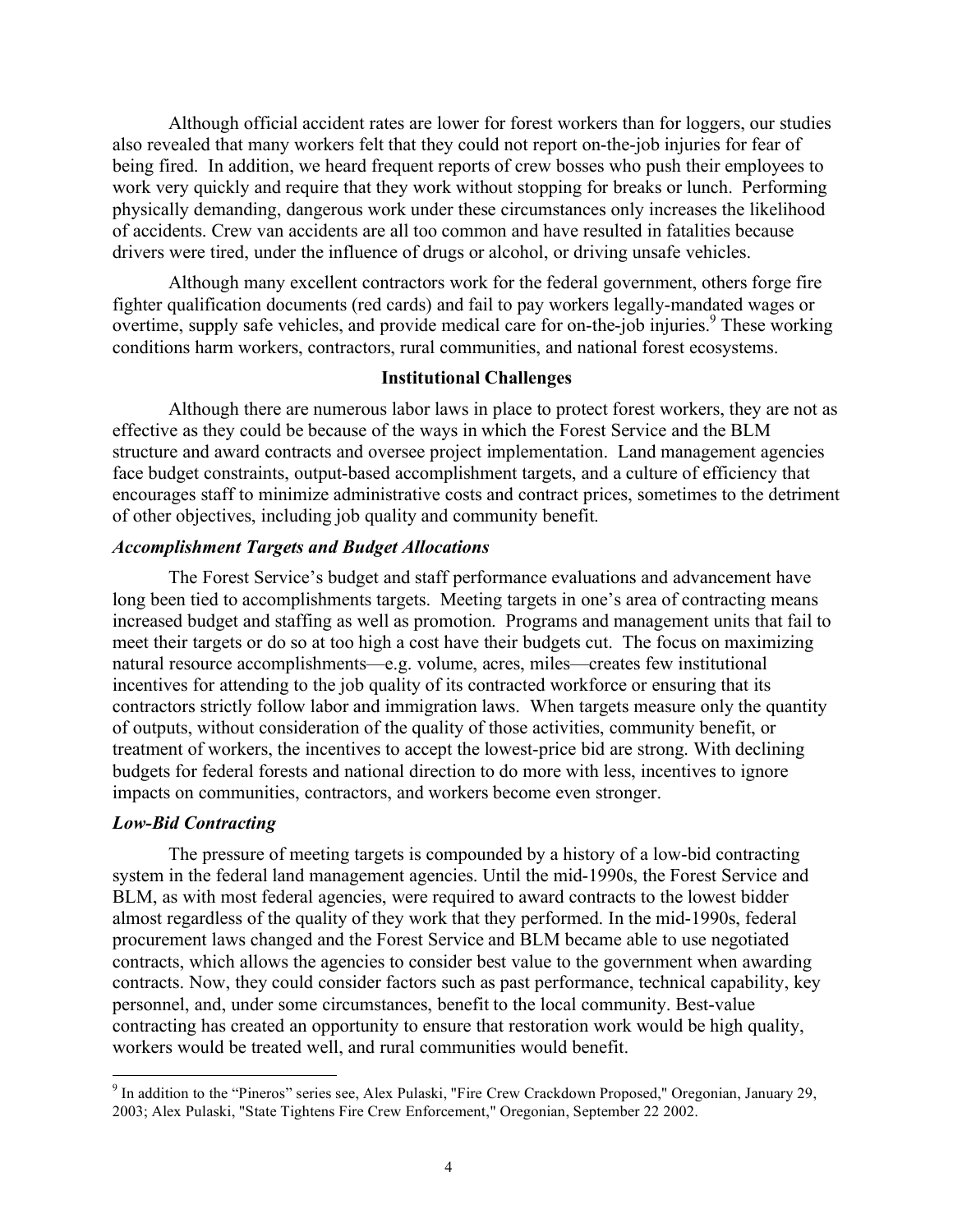Although best-value contracting has created an opportunity for federal agencies to consider factors other than price when awarding contracts, our interviews found that many contractors still felt that they were primarily operating in a low-bid contracting environment. That is, price was still the most important criterion in awarding contracts.

### *Lack of Labor Law Enforcement*

Numerous laws including the Service Contract Act, Davis-Bacon Act, Migrant and Seasonal Agricultural Workers Protection Act, and the Contract Work Hours and Safety Standards Act are in place to protect forest workers from exploitation; however little enforcement of these laws occurs. The Forest Service typically views enforcement as the responsibility of the Department of Labor or state labor agencies. But enforcement led by the U.S. Department of Labor or state labor departments can be difficult because of remote worksites. In our interviews with roughly 85 forest workers in Oregon, no one had seen staff from the U.S. Department of Labor or the Oregon Bureau of Labor and Industries while working in the woods.

## *Consequences*

These pressures have created a system that rewards contractors who cut corners to offer the lowest prices. When contracts involve significant physical labor, contractors' options for cutting costs lie primarily in increasing the speed at which people work and reducing wages. Strategies for cutting costs include not paying over time, paying below the required minimum wage, and paying some people under the table to reduce worker compensation and tax costs. At first blush, low-price contracting appears to save the government money. In reality, however, it costs the American taxpayer when poor quality work has to be redone, when taxes are underpaid, and when poorly paid workers have to apply for food stamps and other public assistance or seek medical care in emergency rooms without insurance.

### **Forest Service Response to "Pineros" Series**

The Forest Service offered a rapid response to the "Pineros" series by directing its contracting officers to insert new clauses in their labor-intensive service contracts to clarify contractors' obligations. This is helpful because it can make contractors more aware of relevant laws and shows that the Forest Service does want contractors to follow the law. However, it presumes that the major problem facing contract workers is ignorance of the law on the part of contractors. Although contractors may be ignorant of some issues, it is not the central cause of the problems facing forest workers.

The Forest Service's response does little to address larger systemic problems. In the words of one contractor, "the agencies, by their action and inaction have played a major role in the creation of an 'underclass industry' among service contract workers."<sup>10</sup> These new contract clauses do little to address the lack of contractor and agency accountability because they do little to improve the lack of viable enforcement mechanisms. Nor, do they address the larger institutional issues such as accountability targets, direction to do more with less, and culture of efficiency that encourages the agency to practice low-bid contracting.

<sup>&</sup>lt;sup>10</sup> Statement of Celia Headley, Subcommittee on Forests and Public Land Management, Committee on Energy and Natural Resources, *To Conduct Oversight on the Administration's National Fire Plan*, 107th Congress, 1st Session, March 29, 2001.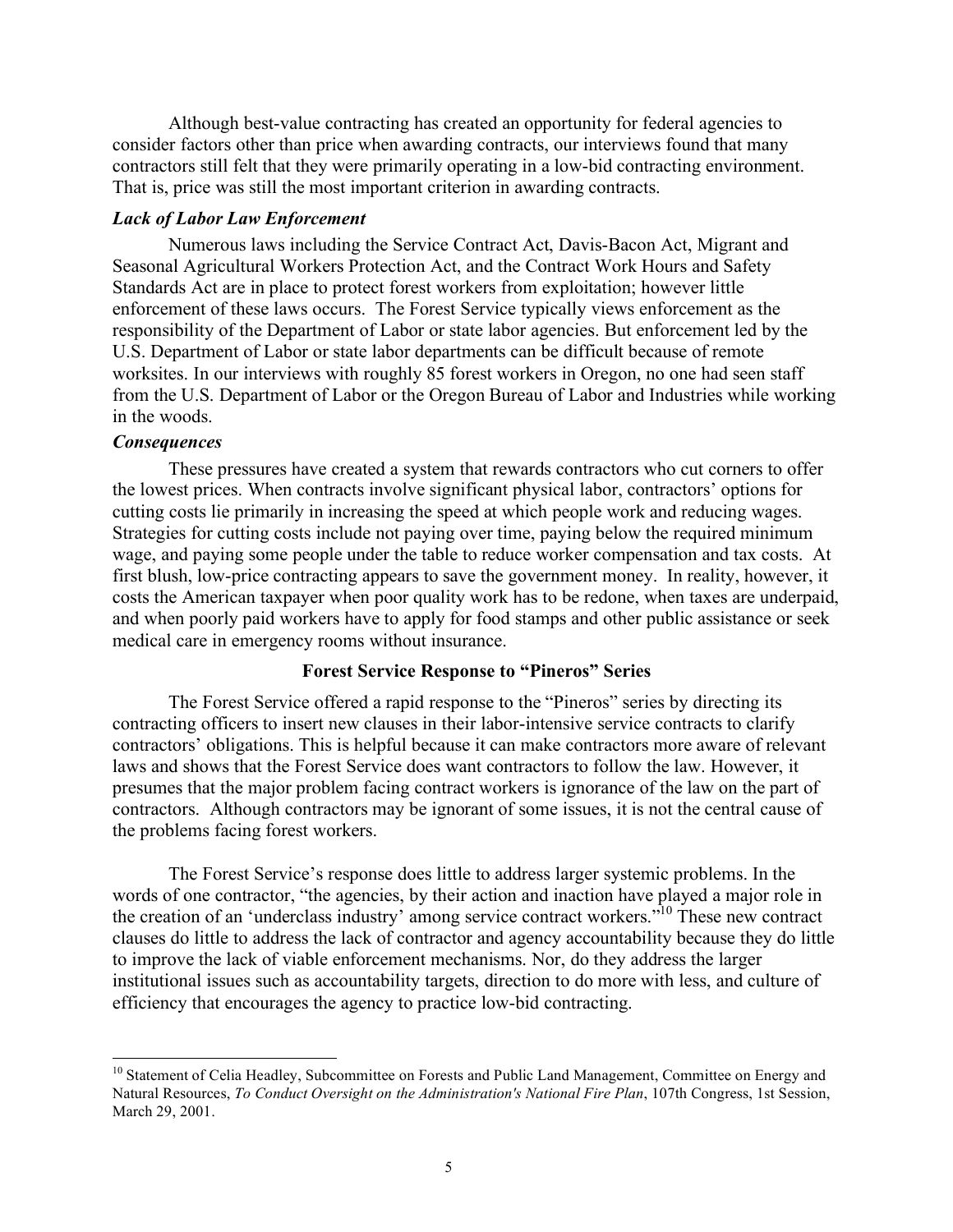# **Recommendations**

The following recommendations for improving the working conditions of forest workers were developed in collaboration with community-based forestry and forest worker organizations, based on their experiences working in the woods, and my research of federal restoration contracting and the working conditions of federal contract forest workers.

# *Systemic Change*

- 1. The Forest Service and BLM should participate actively in enforcing labor laws by involving inspectors, contracting officer representatives, and contracting officers in labor law compliance. Forest Service contracting officer's representatives and inspectors already visit these sites, and are responsible for overseeing other components of project implementation. The agencies should provide staff with direction and training to ensure that they understand their roles and responsibilities. Inspectors and contracting officer representatives should be directed to report suspected problems to the Department of Labor for enforcement action. They should also report problems to agency contracting staff to ensure that these problems are taken into account when awarding future contracts.
- 2. The Forest Service and BLM should make full use of best-value contracting authorities to reward contractors who perform high quality work, treat their workers well, train their workers, and provide rural community benefit.
- 3. To reduce the pressure to accept below-cost bids and increase incentives for the agency to investigate potential labor law violations, the Forest Service and BLM should establish outcome-oriented accomplishments targets and performance measures that incorporate ecological and socioeconomic goals, including tracking progress towards creating durable, high-quality jobs.

# *Short term steps--Congress*

- 1. Congress should strengthen the payroll reporting requirements under the Service Contract Act to be similar the reporting requirements of the Davis-Bacon Act. The Davis-Bacon Act requires that contractors regularly file certified payroll with state labor departments. This effective and efficient process has provided clear, consistent information to settle wage complaints or undertake enforcement actions.
- 2. Congress should direct the Forest Service and the BLM to end the practice of awarding contracts at prices that are lower than 20% below the government estimate.

# *Short term steps—Forest Service and BLM*

- 1. The Forest Service's National Partnership Office should convene a series of meetings between workers, contractors, rural community organizations, contracting officers, National Forest System managers, and other relevant federal staff to develop and implement concrete improvements in the Forest Service's procurement system.
- 2. The Forest Service should commission a study on how the agency uses best-value contracting. Although the Forest Service typically uses negotiated contracts that allow for consideration of best value, many of the contractors we interviewed felt that they were still operating in a low-bid contracting system. Further knowledge of how best value is actually being used could help the agency provide better direction and training.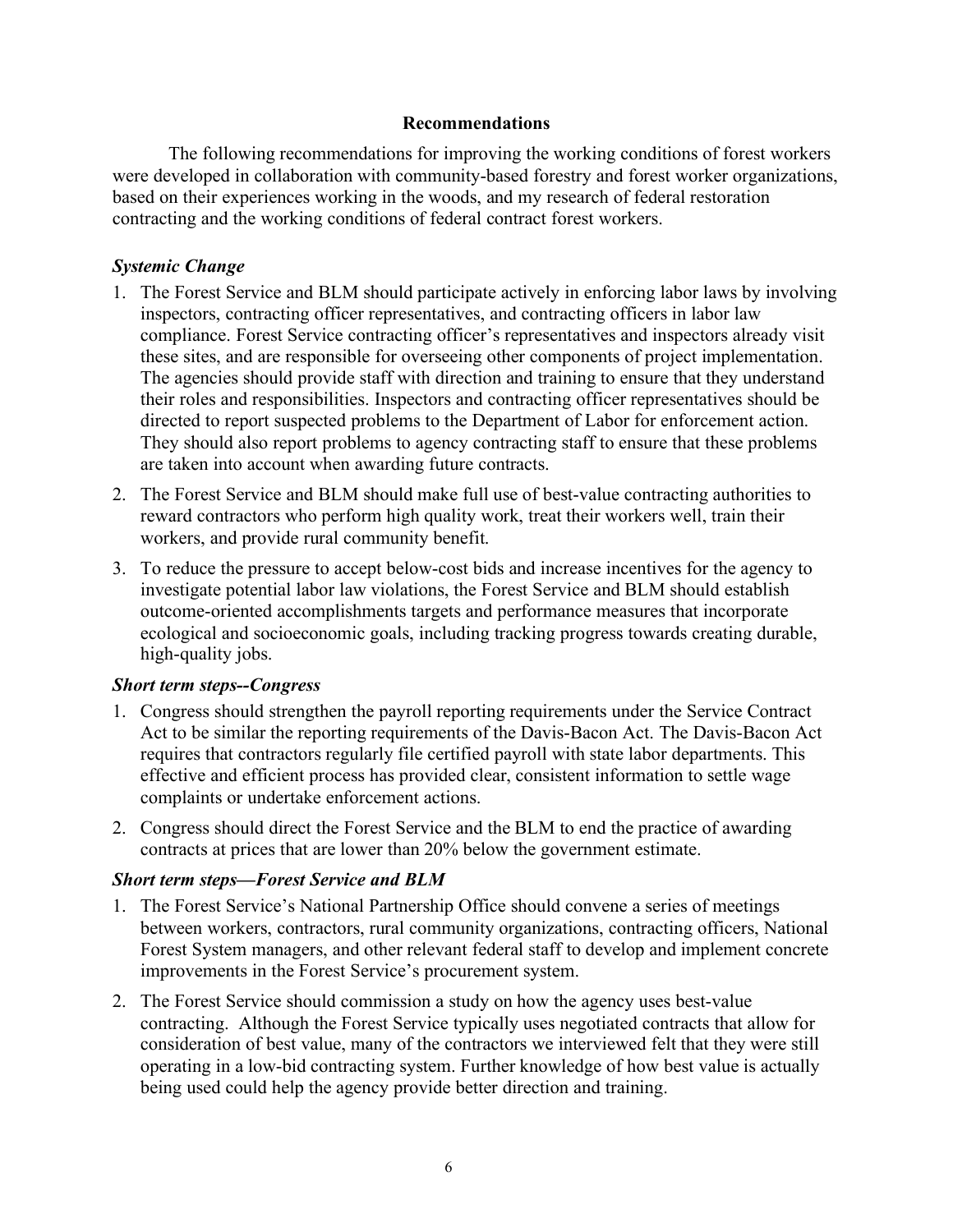3. The Forest Service and BLM should create ombudsmen who can hear the concerns of workers, contractors, citizens, and agency staff about labor law and other contracting issues and act as an advocate to facilitate action when problems arise. Currently, it is difficult for many types of people to report suspected labor law violations.

Thank you for the opportunity to comment on the difficult challenges facing the federal land management agencies, forest workers, and rural communities in creating quality jobs restoring our nations' forests.